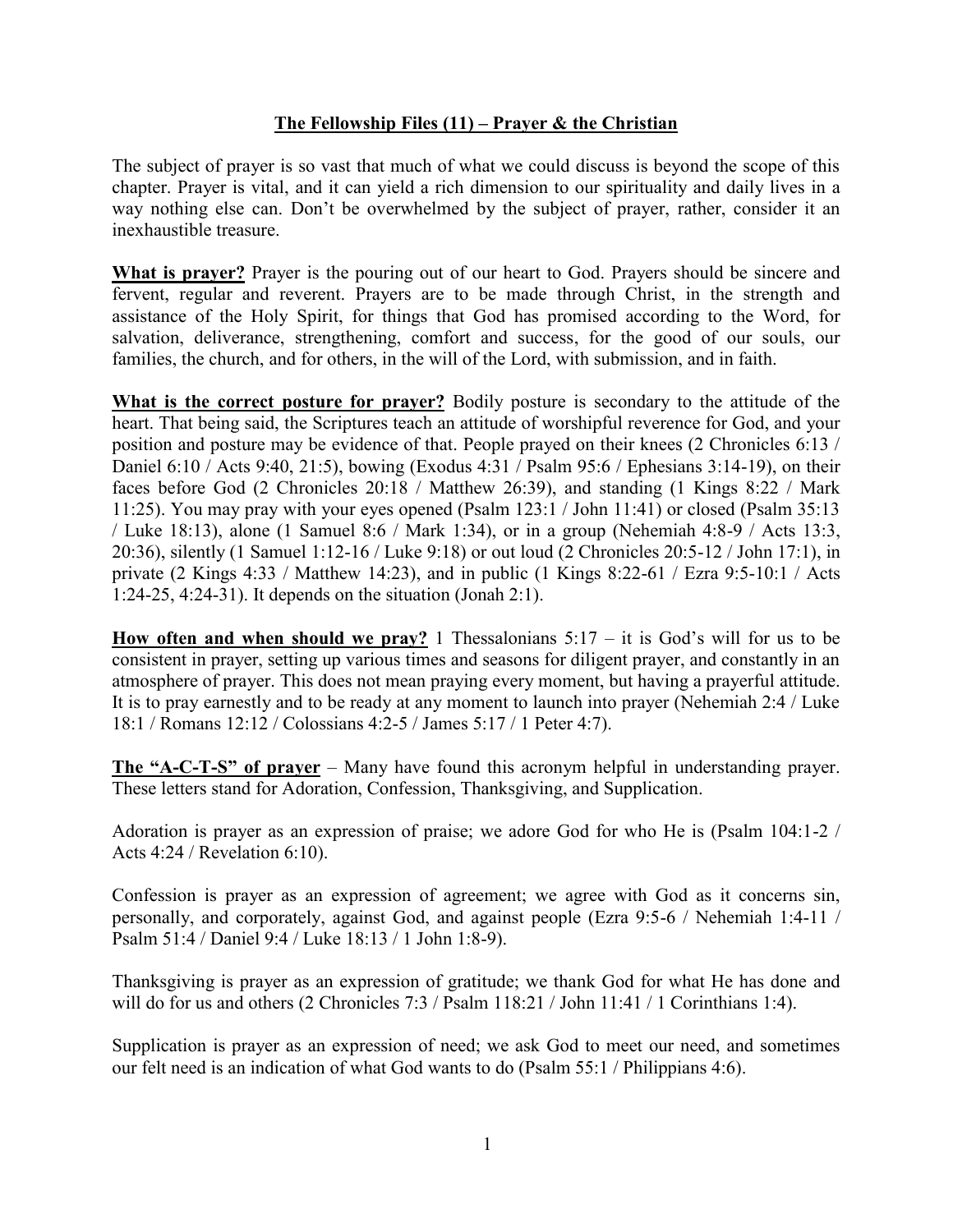The sovereignty of God and prayer – we covered this in chapter 10. Prayer is God's decreed means to accomplish His purposes. God is sovereign, yet we are responsible. The Bible urges us to pray; by doing what He has prescribed, we demonstrate our love and trust in Him. Just as we must go and preach the Gospel because God has a plan, that plan also includes our praying.

Praying "in Jesus name" – we covered this in chapter 8. We are to pray to the Father in the name of the Son (John 16:23 / Colossians 3:17 / Hebrews 4:14-16). This is not some magical incantation; it is representative of our being under His authority. We must pray consistent with His character and His will, which is what "in His name" means.

**We all need to pray for others, and to have others pray for us** – Romans 1:9-10, 10:1, 15:30- 33 / 2 Corinthians 1:11, 13:7 / Ephesians 6:18-20 / Colossians 4:2-4, 12 / 1 Thessalonians 5:25 / Hebrews 13:18-21 / James 5:13-20.

Consider the prayers that Paul prayed for other believers (Ephesians 1:16-19, 3:14-19 / Philippians 1:9-11 / Colossians 1:9-12 / 1 Thessalonians 3:9-13 / 2 Thessalonians 1:11-12). Paul wouldn't pray for change if it wasn't possible. True Christian fellowship includes mercy and grace and a forgiving spirit to those who are struggling, spiritually, mentally, physically, emotionally, or financially, whatever. We know God is on the move in our lives. Just because you haven't changed all the way doesn't meant that you aren't changed and that doesn't mean you aren't changing. God grants us the privilege and joy of being the instrument of His power in prayer. God has appointed prayer as the means by which we all have a role in His saving purposes, which is greater than any greatness the earth has to offer. You just have to see things the way God does. He allows us to pray in and through to the victory He assures.

- Intercessory prayer Exodus  $32:11-13/1$  Samuel 7:8-9 / Daniel 9:4-17
- $\bullet$  Jesus is our intercessor John 17 / Romans 8:34 / Hebrews 7:25
- 1 Samuel  $12:23$  we are still to pray for those who disappoint us
- 2 Samuel 7:27 knowing God's will is an encouragement to prayer
- Psalm  $10:17$  humility is essential to prayer
- Jeremiah  $29:7-14$  we pray with our whole heart when our heart has been crushed
- Acts  $6:4$  one of the minister's main duties
- 1 Timothy  $5:5$  the praying widow is a real asset to the church

**What is the correct procedure for prayer?** Matthew 6:5-15 – Jesus addresses two of the great problems we encounter in prayer. In vs.5-6, He speaks about being hypocritical and in vs.7-8, about being superstitious. Then He gives us a pattern for prayer, and we must avoid taking this pattern and using it in a hypocritical or superstitious way. The verses point to the frame, not that we should repeat the verses. Jesus is providing us with a framework for prayer with an understanding of Providence.

We are to (1) thank Him for what we have before you ask Him for what we need (vs.9-11), (2) tell Him what we have done wrong before we ask Him to make it right (vs,12-13), and (3) praise Him for who He is no matter what He does (vs.13 (KJV), vs.9-10).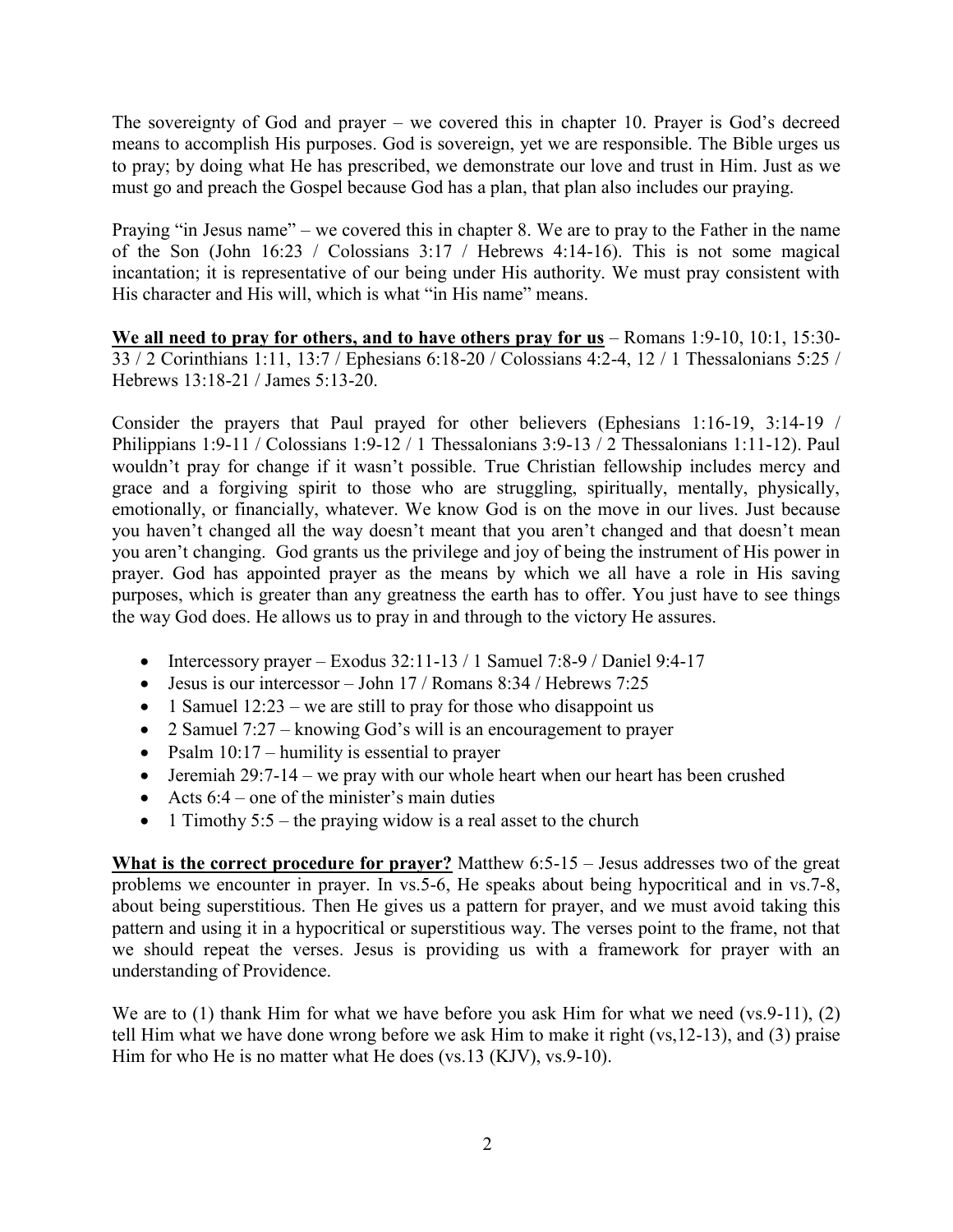God already knows what you need; what He wants is to hear how much you appreciate what He has already done. God wants you to live in view of the fact that He does know all about you, more than we know about ourselves. Realizing we are open to God helps us to live a more holy life. Our prayers should have praise in them. We cannot glorify God in the world until we have first glorified Him in our hearts.

In vs.14-15 we see that unforgiveness messes up your prayer life (recall chapter 6). Yet we must also realize that this is a generic statement; it is about holding something against someone right now or just being a generally unforgiving person, this is what causes us to be hypocritical. It would be superstitious to think we need to search out all of our past unforgiveness or God won't answer our prayers. That would go against what we know about God's forgiveness. We should not be hypocritical or superstitious. We are not trying to find prayers that "work" we are praying to God because He IS God and through Christ He has done the most important work.

**What is the proper perspective for prayer?** Luke 11:5-13 – Jesus teaches about being passionate in prayer. We are to plead in prayer (vs.5-7), persist in prayer (vs.8-10), and prevail in prayer (vs.11-13). God isn't like the sleeping man, that is the point Jesus is making, if the man who slept would act, how much more so will God be stirred by our prayers. We are to keep on asking, seeking, knocking, in a sense it is a progression, don't just ask, but seek and knock, keep bringing it up, keep looking for it to happen, keep causing a stir. We can prevail in prayer because the Father will indeed answer all our prayers, not according to our desires but according to His goodness. He gives us not what we want, but what we need. He will answer our prayer as if we prayed it knowing what He knows. His goodness gives us a "no" sometimes. He knows better than us and helps us out by giving us what we really need even if we don't think so.

God always answers our prayers, and that doesn't mean we will have it easy, but it does mean that God will pour out the promised blessing of Abraham to us, the Holy Spirit. Galatians 3:14 tells us that through Christ the blessing promised to Abraham would come to us, which was and is justification and now also the Holy Spirit, who gives us grace and peace. The Spirit will be with us in prayer, the presence of God abiding in us, with us, and to us, and upon us, and through us, we are in communion with God Almighty.

Isn't that marvelous, and when we are practicing prayer, being consistent in it and expecting Him to be with us, we will learn to pray and stop the cliché. We won't have to be superstitious or hypocritical. We won't have to learn the language of others in prayer we will have a conversation with God ourselves. This is the priesthood of all believers, according to the pattern of the Bible but in personal practice with the presence of God. Through the ups and downs and everything in between He is the one thing that makes everything worth it in the end, and prayer is our window into that reality in an everyday type of practice. We stop praying because we don't think it is working, but it is working, it is working on us.

**Fruitfulness in prayer** John 15:7-8, 16:23-24, 14:13-14 – The prayer God always answers is the prayer for fruitfulness. Fruitfulness is what gives Him glory. We don't always know the specifics of it, how it will happen, only that it will indeed happen. We don't know the substance of it beyond that it will be fruitful, but we do see some of what fruitfulness looks like in these verses and in the New Testament prayers of Paul for fruitfulness.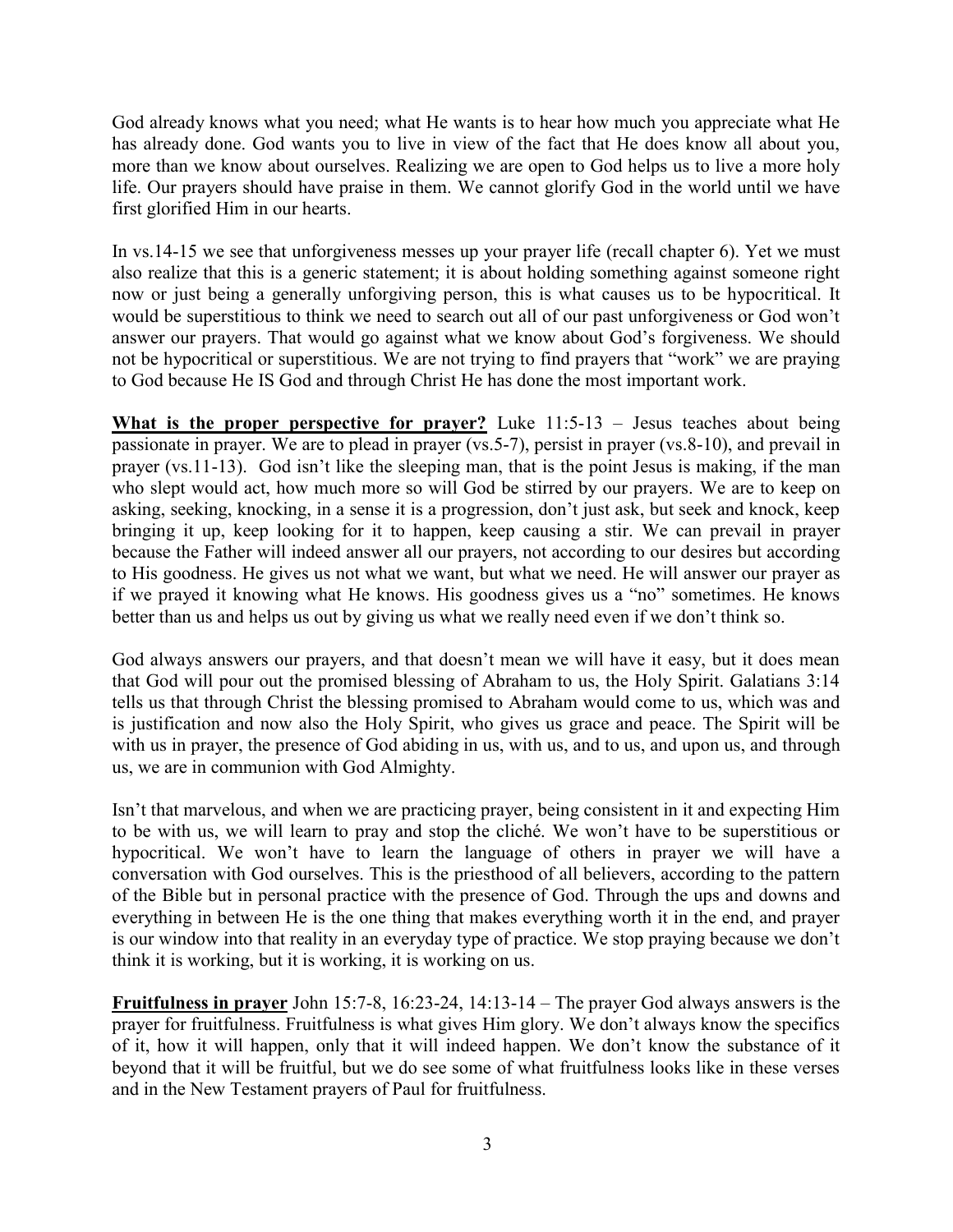1 John 5:14-15 defines this even more for us, this asking anything in His name. Here we see that in His name means in His will and He gives us some specifics that are His will, and these are the things He is saying we can pray for and He will give us. It involves such intimate union and harmony with Christ that nothing will be asked out of accord with His will. 1 John also gives us more details about fruitfulness, the true tests of faith, and we can pray to God to make us more fruitful in these areas. It is His will that we have an assurance of our faith (1 John 5:13) so we pray for subjective assurance, the Holy Spirit bearing witness to our souls, but it also works itself out as John describes in this epistle, make no mistake about that.

If we are abiding in His word – obedience is what Jesus is speaking of when He says if my words abide in you. If you are doing His will, then you are going to be asking His will. If you are bearing fruit it means your prayers will be fruitful. This isn't prayer for blessing in the sense most think about it, it is indeed a blessing to be fruitful but it isn't some cafeteria plan. We don't get to define that, the time, the place, the type, or the person.

When we are asking for fruitfulness we are telling Him we trust Him, to prune us, to use us, and we are asking Him to take over and do what He will for His glory. We may be surprised at what true fruitfulness entails. Fruitfulness is what gives God glory and giving God glory is our first priority (1 Corinthians 10:31). Fruitfulness may be in that area you are hiding or hindering, and sometimes before you will see fruit in your other prayers you will have to yield in that area.

Habakkuk 3:17-19 – Fruitful prayer doesn't mean everything goes the way you want it to; it is all about perspective. Even when our normal measures tell us we are failing, we still have reason to rejoice, and joy is a fruit of the Spirit (Galatians 5:22).

## **What can hinder our prayers?**

- Deuteronomy  $1:42-45$  disobedience
- Zechariah  $7:13$  stubbornness
- Psalm  $66:18$  we are cherishing sin in our hearts
- Proverbs  $1:28$  indifference to wise counsel
- Proverbs  $21:13$  neglect of the needy
- Proverbs  $28:9$  we are not abiding in the Word
- Isaiah  $1:15$  going through the motions, but not doing righteousness
- Isaiah  $59:1-2$  we do not confess our sin
- $\bullet$  Micah 3:4 we are committing sin against God's people
- Matthew  $6:14-15$  known unforgiveness (recall chapter 6)
- Matthew 7:7-11 we give up (cf. Mark 4:26-29)
- $\bullet$  James 1:5-8 we don't trust God
- James  $4:2-3$  we don't ask, or we ask selfishly
- 1 Peter  $3:7$  we fail to be unified with our wife
- $\bullet$  1 Peter 3:9-12 we are seeking revenge

**Corporate prayer** – two or more children of God in prayer at the same time. When one person is verbalizing the prayer we call it "leading in prayer." If more than one person is verbalizing the prayer, we call it "praying in unison." If all are praying the same prayer in mind and spirit then we are experiencing true "corporate prayer." Corporate prayer is not just several people in the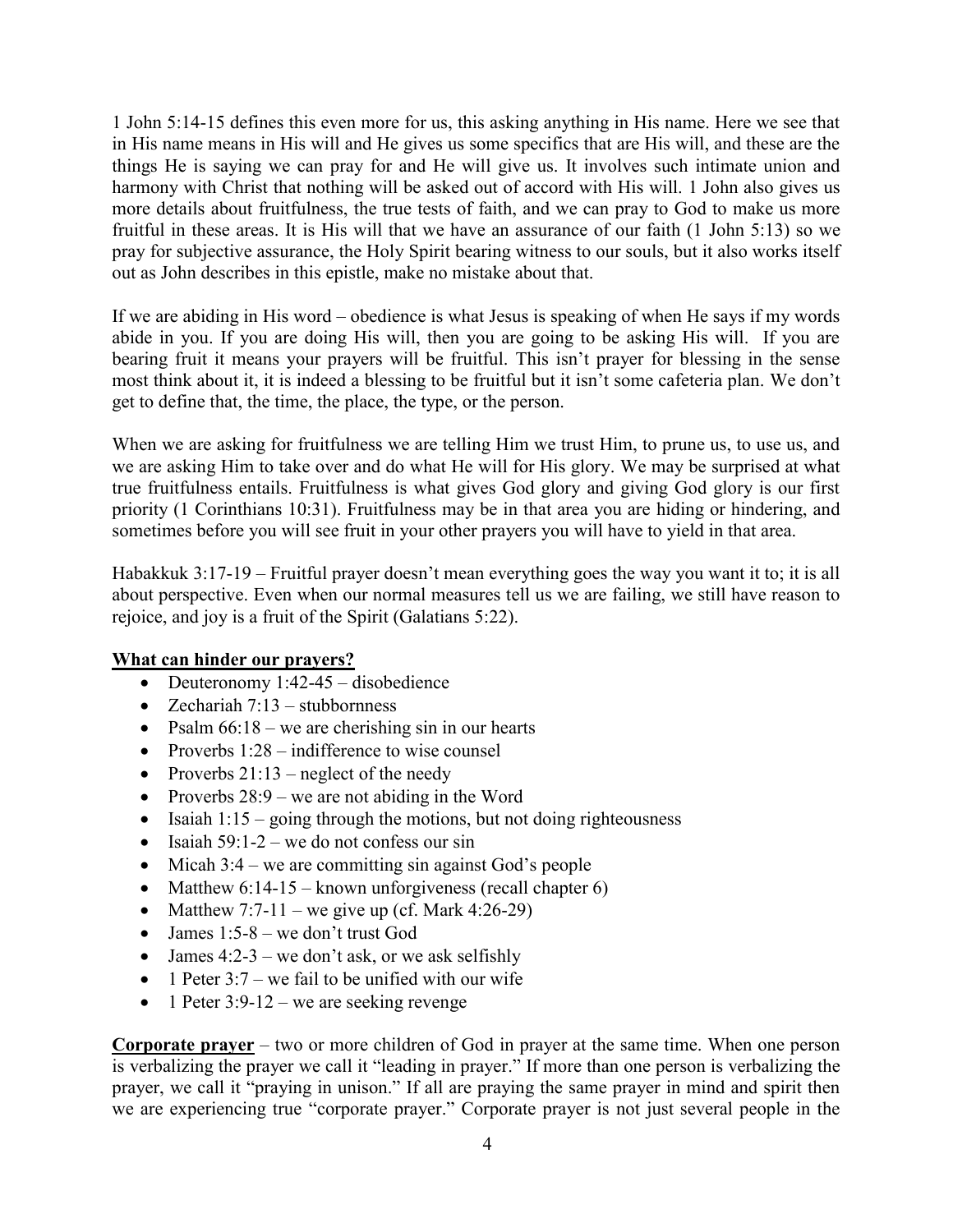same room taking turns praying, but each one experiencing union of soul with the one leading and all becoming one in communion with God, the result of the work of the Spirit.

Acts 1:14, 2:42, 14:21-23 – prayer is a fundamental part of a believer's life, and the life of the church. The church is to be a house of prayer (Mark 11:17 – Isaiah 56:7 / Jeremiah 7:11). It is very useful for Christians to pray with each other. It generates devotion, and in united prayer God may manifest Himself in extraordinary ways and with and peculiar blessings (Acts 12:5-17).

Our local church sets aside a special time for prayer each week, during the Sunday morning service. While some people continue to sing worship songs to the Lord, others will come to be prayed for and also to pray with people for other needs. There are other times when we will pray as a church together. We also participate in what we call the "Pool of Prayer", where people fill out a very small prayer form (three requests). Those requests are put into a "pool" and people take another person's prayer form, one in and one out. What happens is that we have people praying specifically for each other, without an overwhelming number of people or requests to take care of. The requests and the people praying for them can change every week without having to try and maintain some big list. And over the course of time, everyone winds up praying for everyone else. It is an excellent way to stoke interest and involvement in prayer.

1 Timothy 2:1-8 – corporate prayer is to include saints and sinners alike. "Supplications" expresses inadequacy, an inability to meet one's own needs, and total dependence on another. Some have no hope, we pray for them to find it in God. "Prayers" are for general needs; we pray that it will go well for the government that it may go well for us. "Intercessions" means we identify with the needs of the one for whom we pray. "Thanksgivings" are prayers to God thanking Him that others' success has been helpful to us. All types of people are to be prayed for; even kings are included because some of them will be saved also.

Imprecatory prayers – we covered this in chapter 8. In the Bible an imprecatory prayer is the prayer of a righteous man petitioning God to carry out justice by bringing punishment or destruction upon evildoers, and to let God's righteousness prevail in a situation, especially upon governments gone bad, totalitarian regimes, human rights violators, etc.

**The pastor, the people, and prayer (2 Thessalonians 3:1-5)** – Paul had a burning desire for people to become all God wanted them to be. He told them to pray for the success of the message, for open doors and open hearts (vs.1). He wanted others to grow in the Word as they had (vs.3-5). He believed in them because they believed in God. He also told them to pray for the safety of the messengers (vs.2). We are to pray for the Word of God to be spreading rapidly and triumphing in peoples' lives (cf. Matthew 9:35-38). Prayer is the pipeline for God's power.

Paul was Paul, but Paul needed prayer, asked for it constantly, and consistently. Even a new Christian can do much to advance the kingdom of God by praying for the word of God to be spreading fast and to be glorified everywhere, with the preachers, ministries and peoples of this church, within this community, and with the missionaries we support. Paul wanted them to be used by God (vs.1-2), be deepened in God (vs.3), delivered by God (vs.3), devoted to God (vs.4), and directed to God – both knowing the love of God and the steadfastness of Christ, and also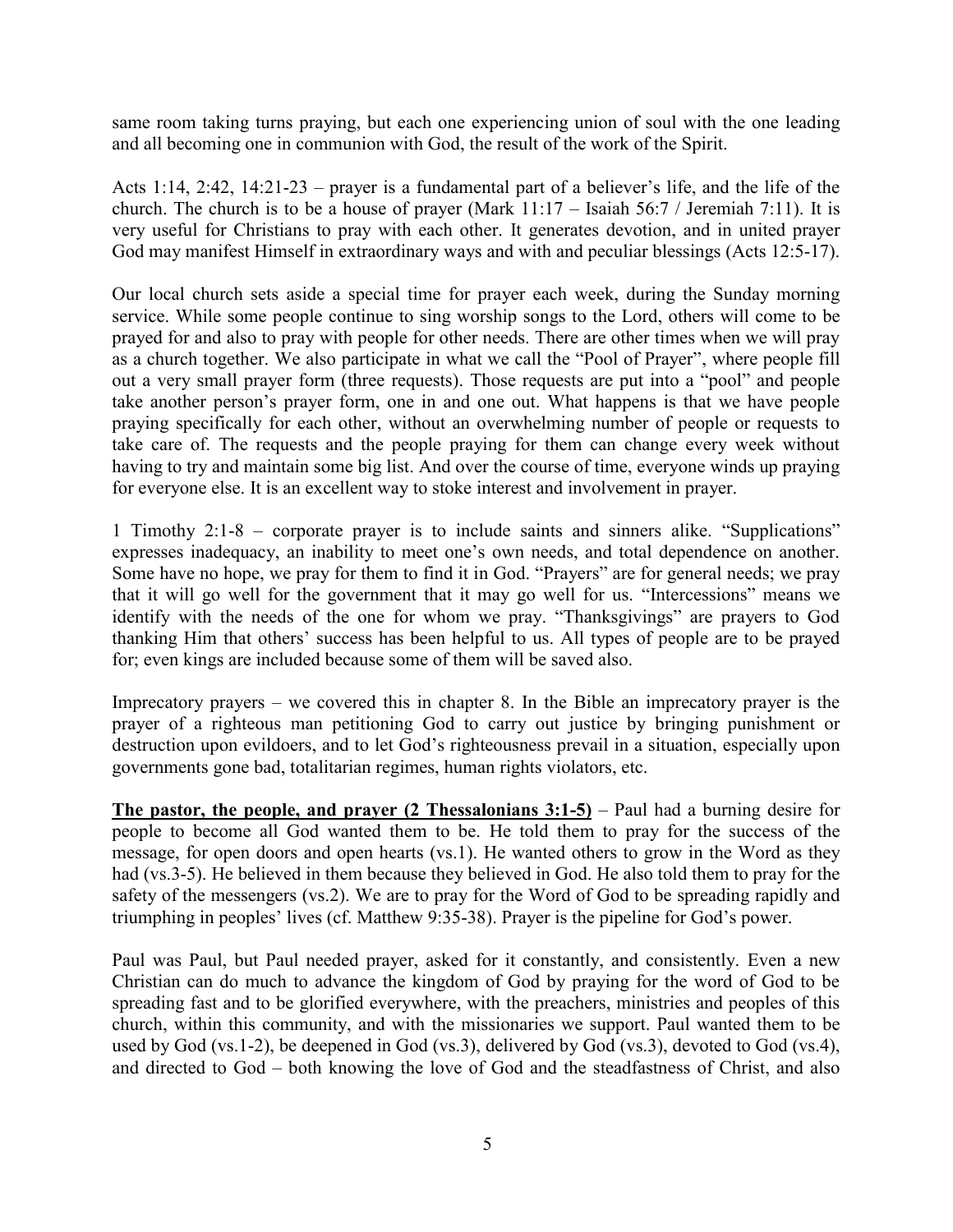becoming a reflection of them back to God and to others (vs.5). This is the vision for the local church and its members, and prayer can accomplish all this.

**Praying in the Spirit** – Some say that Romans 8:26 is referring to our "private prayer language" of tongues. However, this is something the Holy Spirit does for us that is inexpressible, but supposed "prayer tongues" are uttered. Let's look at the context.

Vs.19-22 – creation "groans": The Fall of Man affected everything; the cosmos has also suffered the calamity of corruption (cf. Genesis 3:17-18 / Isaiah 24:5-6, 34:4). Creation is personified as waiting for a future time of fulfillment (cf. Isaiah 35:1, 65:17 / Acts 3:21 / Revelation 21:1).

Vs.23-25 – believers "groan": We are disturbed by the effects of sin on ourselves, on others, and on the world itself. Our hearts long for the coming Kingdom, and our glorified bodies (cf. 2 Peter 3:13 / 1 Corinthians 15:54 / 2 Corinthians 5:4 / Philippians 3:20-21).

Vs.26-27 – the Spirit "groans": Creation is not audibly groaning and neither are we. Our prayers are limited by our sin, weakness, lack of knowledge, and suffering (vs.14-18). But the Spirit makes intercession for us towards God's will (cf. Luke 11:13 / Hebrews 7:25).

Romans 8:26 isn't referring to tongues; what is praying in the Spirit (Ephesians 6:18 / Jude 20)?

The proper way to understand this phrase is: "pray in the Spirit" as opposed to "pray in the flesh", akin to being "led by the Spirit" or "walking in the Spirit" instead of in the flesh, etc. In other words, what is really behind our prayers? The Greek translated "pray in" can have several different meanings. It can mean "by means of," "with the help of," "in the sphere of," and "in connection to." Praying in the Spirit means praying in accordance with God's will as the Holy Spirit reveals it to us through Scripture (1 John 5:14-15).

Ephesians 6:18 says we are to pray at all times (seasons) in the Spirit with all our prayers. Obviously this cannot refer to tongues only; otherwise we are being told that all our prayers should be in tongues. At most, praying in tongues could only be one manifestation of praying "in the Spirit". We also see that "mysteries" are things revealed (Ephesians 3:3-6, 6:19 / 1 Corinthians 15:51 / Colossians 4:3).

As for Jude 20, a look at the context shows us that Jude is making a contrast between people who are not saved (vs.19 – without the Spirit) and those who are (vs. 20 – with the Spirit). The main clause in vs.20-21, "*keep yourselves in the love of God*", is modified by the participles "building", "praying", and "waiting". It is three things to do, not that we build specifically by praying. Also, even if it were building yourselves up in your most holy faith "by" praying in the Spirit, it cannot mean tongues, because it is not about mysteries (1 Corinthians 14:2) but about what Jude has already described, the faith once for all delivered to the saints (vs.3), not some new revelation (vs.8-10, cf. Colossians 2:18).

Christians keep themselves with God's love by knowledge (*building yourselves up in your most holy faith*), prayer (*and praying in the Holy Spirit*), and anticipation (*waiting for the mercy of our*